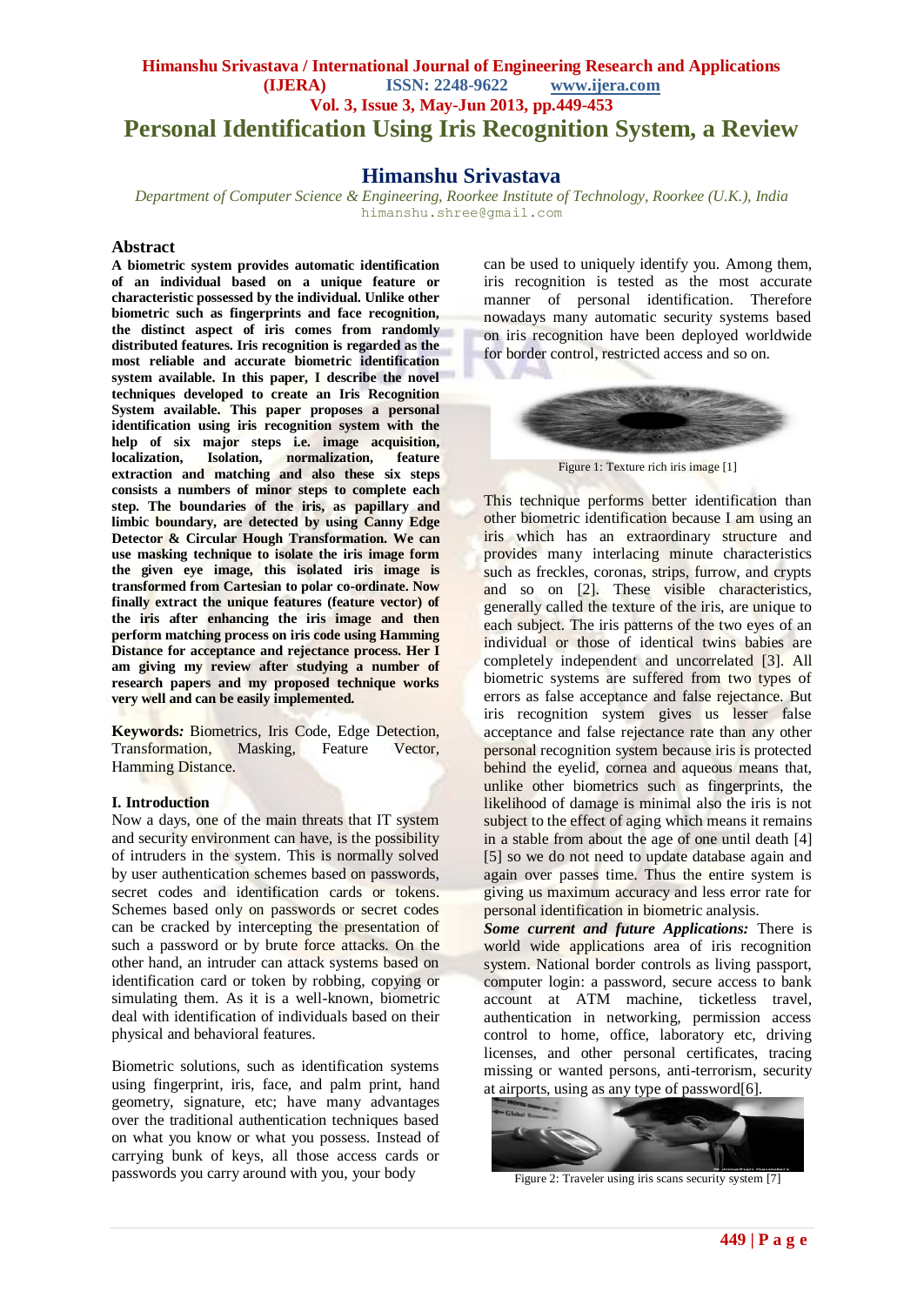

Figure 3: Mobile Security [8]



Figure 4: Security checking at border [9]

This paper represents the review about identification of a person using iris recognition, after study a number of papers, articles. My paper is organized as follows: background work by a number of authors, researcher are given as related work in section II, in my system, how it works, all the major and minor steps as image capturing, edge detection, finding inner and outer boundary, isolation, Cartesian to Polar Transformation, enhancing the image, extracting features and matching, the entire my system approaches are given as iris recognition system in section III, the entire theme and future work is given as conclusion in section IV, in the last all the papers and websites which I have used to provide this review is given under the heading references in section V.

### **II. Related work**

Related to this system so many authors present their techniques, in this system I studied most of the good papers in sequence.

Flom and Safir first proposed the concept of automated iris recognition [10]. A report was published by Johansson in 1992 without any experimental results. Since then, iris recognition has been receiving many researchers attention and a great deal of progress has been achieved in the last decade. For instance, Daugman realized an iris recognition system and the identification accuracy is up to 98.9%. Daugman proposed Integro-Differentiation method to find the pupil and iris boundary [11] he assumes pupil and iris boundary to be circular [12]. Daugman's iris recognition algorithm is based on the principle of the failure of a test of statistical independence on iris phase structure encoded by Quadrature Wavelets. Boles and Boas hash [13] calculated Zero-Crossing representation of 1-D Wavelet Transform at various resolution levels of a virtual circle on an iris image to characterize the texture of the iris. Iris matching was based on two dissimilarity functions. Wildes et al. [4] represented the iris texture with a Laplacian Pyramid constructed with four different resolution levels.

# **III. Iris Recognition System**

When a subject wishes to be identified by iris recognition system, his/her eye is first photographed and then a template (iris code) created for his/her iris region. This template is then compared with the other templates stored in a database until either a matching template is found and the subject is identified or no match is found and the subject remains unidentified. There are several method for accomplishing single task as edge detection I have Sobel Operator, Prewitt Operator, Canny Edge Detection, Roberts method and so on, for boundary detection as Hough Transformation, Circular Hough Transformation, Integro-Differential Operator, Gradient based approach, Clustering algorithms and so on, for feature extraction I have phase based methods, zero crossing and texture analysis based methods.

As per studied by various papers a well defined steps have come in my mind which can be disclose for various readers, researchers and dictated in the form of diagram as shown in figure:5 given below.



*Image acquisition:* This is our very first step of the entire process. When a person wishes to be identified by iris recognition system, his/her eye is first photographed. The camera can be positioned between three and a half inches and one meter to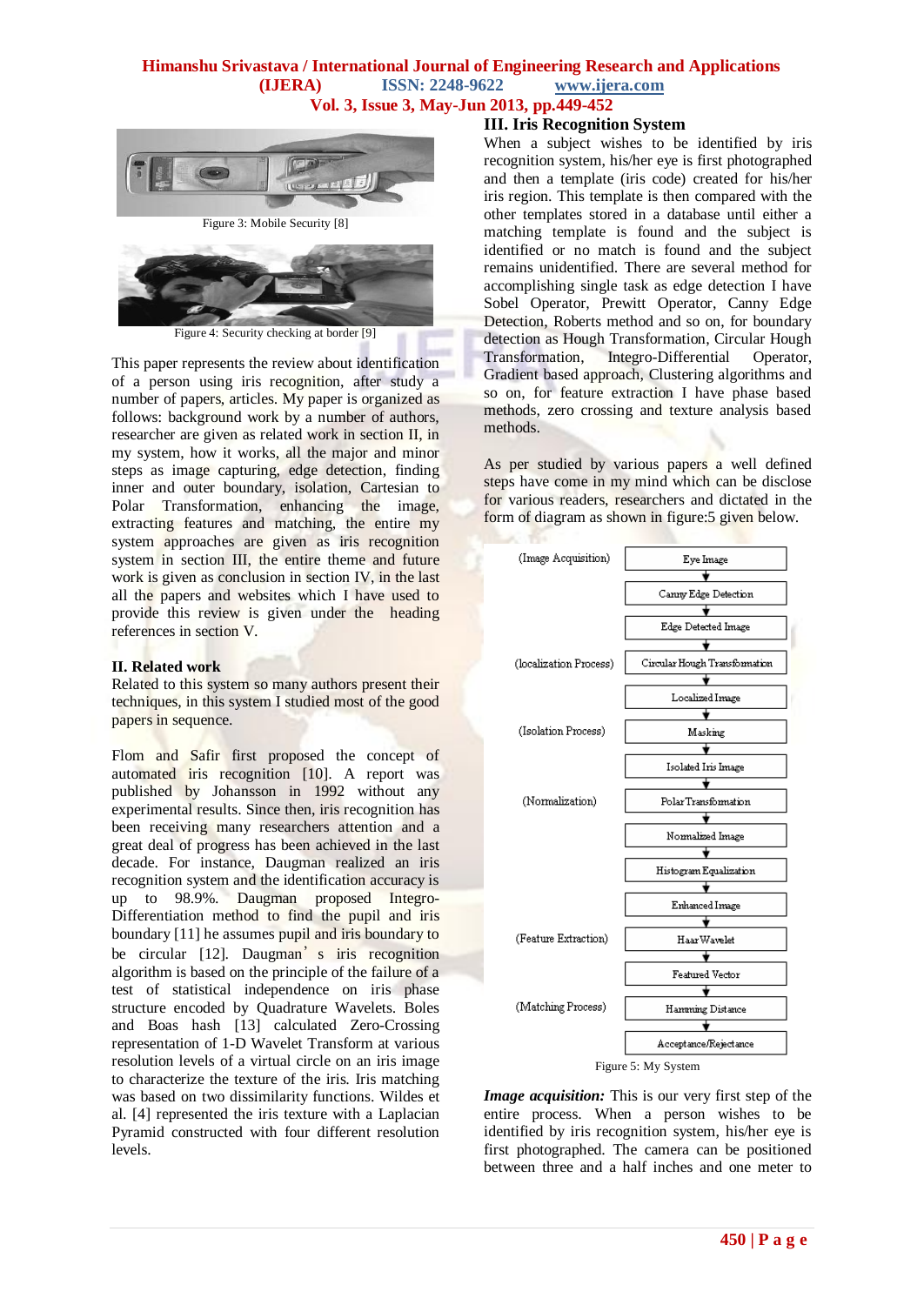capture the image. In the manual procedure, the user needs to adjust the camera to get the iris in focus and needs to be within six to twelve inches of the camera. This process is much more manually intensive and requires proper user training to be successful. We must consider that the occlusion, lighting, number of pixels on the iris are factors that affect the image quality [14]. A number of researchers have been used Chinese Academy of Sciences' Institute of Automation (CASIA) [15] and Malaysia Multimedia University (MMU) [16] database to perform their research.



Figure 6: Sample iris images [17]

*Localization:* The acquired iris image has to be preprocessed to detect the iris, which is an annular portion between the pupil (inner boundary) and the sclera (outer boundary). The first step in iris localization is to detect pupil which is the black circular part surrounded by iris tissues. The center of pupil can be used to detect the outer radius of iris patterns. The important steps involved are:

- 1. Pupil detection
- 2. Outer iris localization

Well-known methods such as the Integro-Differential Operator, Hough Transform and Active Contour models have been successful techniques in detecting the boundaries. The iris localization proposed by Tisse et al. is a combination of the Integro-Differential Operator and the Hough Transform. The Hough Transform is used for a quick guess of the pupil center and then the Integro-Differential Operator is used to accurately locate pupil and limbus using a smaller search space [18]. But in this paper I am using Canny Edge Detection for detecting edges in the entire eye image after that applying Circular Hough Transformation for detecting outer boundary of iris by using pupil center and inner boundary of iris.



*Isolation:* Now the task is to isolate the iris. In the

images used, there is some presence of the white of the eye. This was done by using a masking technique as here I am choosing best technique among other so I will use Gaussian Mask and then cropping the image to minimize the area that does not contain any edge data. The mask is a circular one which has the same radius as the iris. It thus passes all pixels that are contained in the circle which are all the pixels forming the iris. By making

use of the center and the radius which are calculated in advanced step, we set the polar coordinate system. In this coordinate system, the feature of the iris is extracted.



Figure 8: Isolated iris image [17]

*Normalization:* For the purpose of accurate texture analysis, it is necessary to compensate this deformation. Since both the inner and outer

boundaries of the iris have been detected so it is easy to map the iris ring to a rectangular block of texture of a fixed size. The Cartesian to polar reference transform suggested by Daugman [12]

authorizes equivalent rectangular representation of the zone of interest as shown figure. In this way I compensate the stretching of the iris texture as the pupil changes in size, and unfold the frequency information contained in the circular texture in order to facilitate next feature extraction. Also this process is very necessary because feature extraction and matching process becomes easy.



Figure 9: Depicted how iris image is converted to Polar Coordinate

Thus the following set of equations [4] is used to transform the annular region of iris into polar equivalent. I(x(ρ, θ), y(ρ, θ)=>I(ρ,θ)

With  $x_p(\rho,\theta)=x_{p0}(\theta)+r_p*\cos(\theta)$  $y_p(\rho,\theta)=y_{p0}(\theta)+r_p*sin(\theta)$  $x_i(\rho,\theta)=x_{i0}(\theta)+r_i*\cos(\theta)$  $y_i(\rho,\theta)=y_{i0}(\theta)+ri*sin(\theta)$ 

Where,  $r_p$  and  $r_i$  are respectively the radius of pupil and the iris, while  $(x_p(\theta), y_p(\theta))$  and  $(x_i(\theta), y_i(\theta))$  are the coordinates of the pupillary and limbic boundaries in the direction θ. The value of θ belongs to  $[0; 2\pi]$ ,  $\rho$  belongs to  $[0; 1]$ .



Figure 10: Unwrapped image [17]

*Enhancement and denoising:* The normalized iris image still has low contrast and may have nonuniform illumination caused by the position of light sources. In order to obtain more well-distributed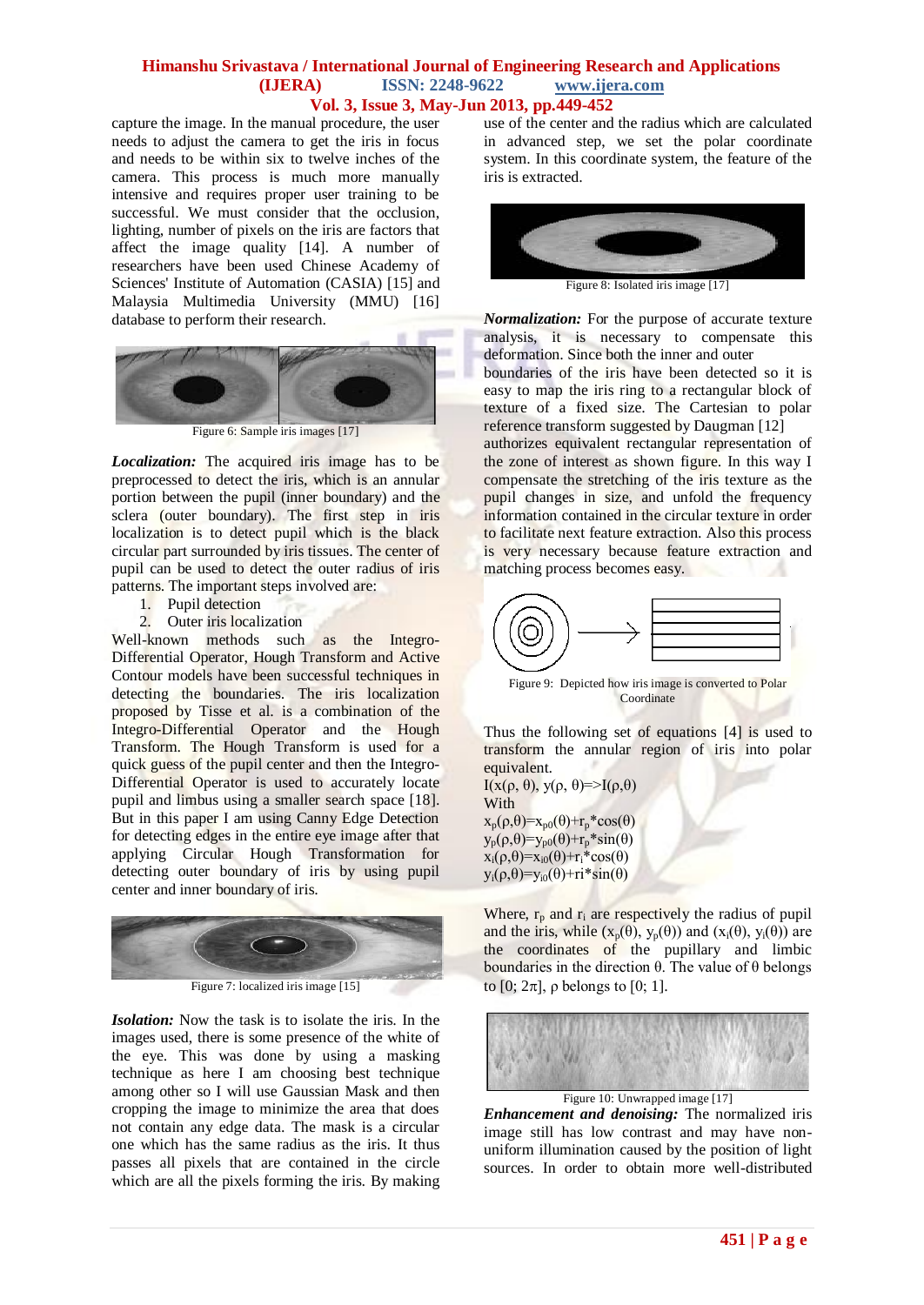texture image, we enhance iris image by means of local histogram equalization and remove high frequency noises by filtering the image with an appropriate filter.



Figure 11: Iris image after enhancement and denoising [17]

*Feature Extraction:* Lim et al. [19] also use the Wavelet Transform to extract features from the iris region. Both the Gabor Transform and the Haar Wavelet are considered as the Mother Wavelet. Laplacian of Gaussian (LoG) is also used in previous papers. In my paper, using Haar Wavelet, decomposing upto  $4<sup>th</sup>$  level a feature vector with 87 dimensions is computed. Since each dimension has a real value ranging from  $-1.0$  to  $+1.0$ , the feature vector is sign quantized so that any positive value is represented by 1 and negative value as 0. This results in a compact biometric template consisting of only 87 bits.

*Storing and Matching:* Now this is our final phase for completing our system. Here we will store the 87 bit iris code or template in our database for future matching and this matching is done with the help of an efficient matching algorithm here we are using Hamming Distance algorithm for the recognition of two samples that is reference template and enrollment template. It is basically uses an exclusive OR (XOR) function between two bit patterns. Hamming Distance is a measure, which delineate the differences, of iris codes. Every bit of presented iris code is compared to the every bit of referenced iris code, if the two bits are the same, e.g. two 1"s or two 0's, the system assigns a value '0' to that comparison and if the two bits are different, the system assigns a value '1' to that comparison. The formula for iris matching is

shown as follows:

 $HD = 1/N\sum (Pi \oplus Ri)$  [13]

where  $N$  is the dimension of feature vector, Pi is the ith component of the presented feature vector while Ri is the ith component of the referenced feature vector.

Here we can set the threshold value if the resultant value is greater than threshold value, then reject the iris else accepted the user iris.

As per review I am giving my thought in matching process which can be represented by a diagram named storing and matching process in figure: 12.



Figure 12: Storing and matching process

### **IV. Conclusion**

In this review paper I show how a person can be identified by a number of ways but instead of carrying bunk of keys or remembering things as passwords we can use us as living password, which is called biometric recognition technology it uses physical characteristics or habits of any person for identification. In biometrics we have a number of characteristics which we are using in our recognition technology as fingerprint, palm print, signature, face, iris recognition, thumb impression and so on but among these irises recognition is best technology for identification of a person. I can say that this technology is not completely developed and we need a number of scientists, researchers and developer who can work on this technology and can complete the dream of Mr. Daugman by applying the uses of iris recognition in each and every field where security is needed by the human being.

### **References**

- [1] http://www.amazingincredible.com/show/8 2-the-incredible-human-eye (last referred on 26 April 2013)
- [2] P.W. Hallinan, "Recognizing Human Eyes," *Geomtric Methods Comput. Vision*,vol. 1570, pp.214-226, 1991.
- [3] J. Daugman and C. Downing, "Epigenetic Randomness, Complexity, and Singularity of Human Iris Patterns," *Proc. Royal Soc. (London) B: Biological Sciences*, vol. 268, pp. 1737-1740, 2001.
- [4] R. Wildes, J. Asmuth, G. Green, S. Hsu, R. Kolczynski, J. Matey, S. McBride, "A Machine-vision System for Iris Recognition," vol. 9, pp.1-8, 1996.
- [5] R.P. Wildes, "Iris Recognition: An Emerging Biometric Technology," *Proceedings of the IEEE,* Sept. vol.85, pp.1348-1363, 1997.
- [6] http://www.cl.cam.ac.uk/~jgd1000/applics. html (last referred on 26 April 2013)